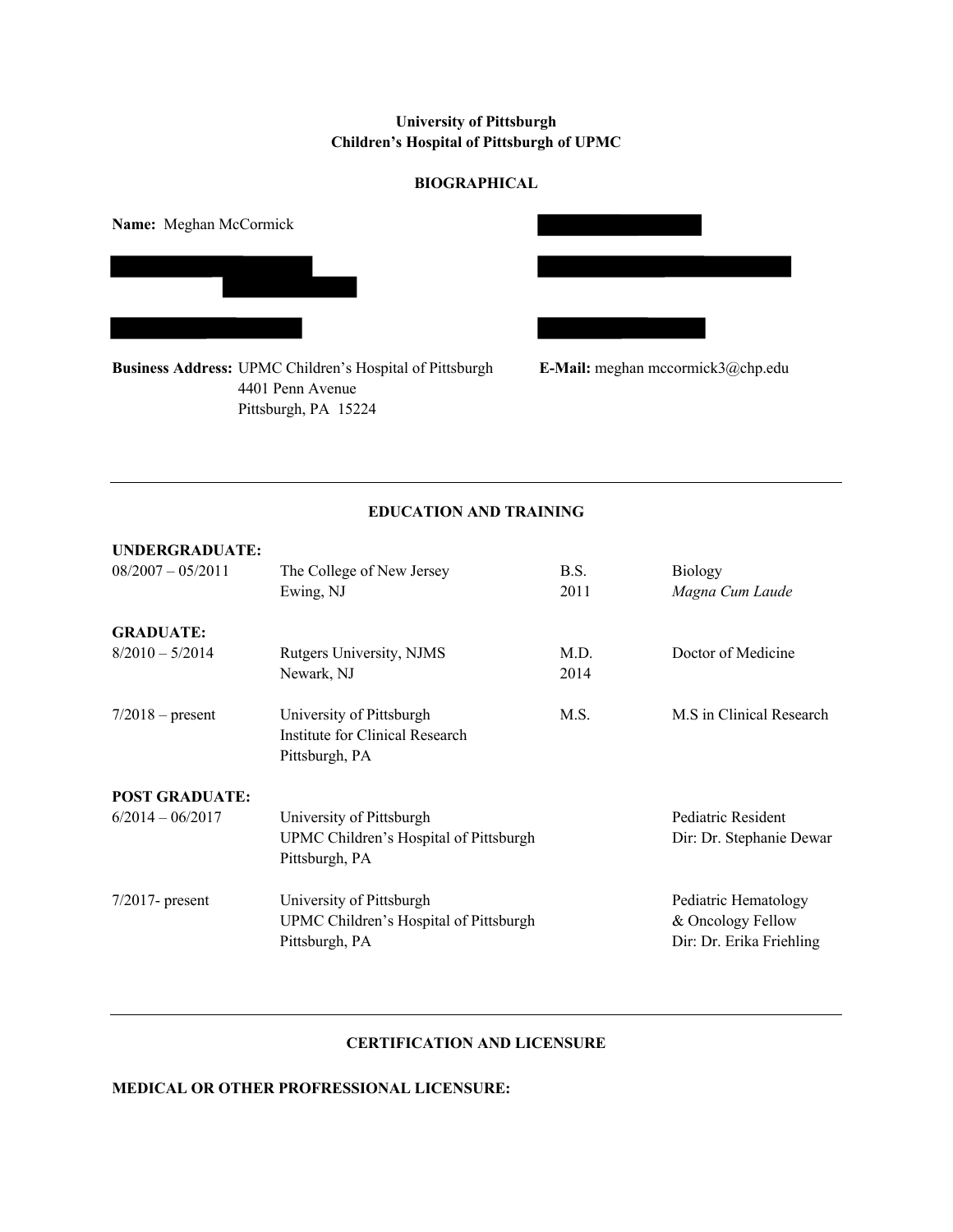| General Pediatrics Certifying Examination, passed                                                                                                                                                                                                                                                                                  | 2017                 |
|------------------------------------------------------------------------------------------------------------------------------------------------------------------------------------------------------------------------------------------------------------------------------------------------------------------------------------|----------------------|
| State Medical Board of Pennsylvania (Medical Physician and Surgeon License)                                                                                                                                                                                                                                                        | $2017 - 2018$        |
| State Medical Board of Pennsylvania (Educational Limited License)                                                                                                                                                                                                                                                                  | $2014$ – present     |
| USMLE, Step 3, passed                                                                                                                                                                                                                                                                                                              | 2015                 |
| USMLE, Step 2 CS, passed                                                                                                                                                                                                                                                                                                           | 2013                 |
| USMLE, Step 2 CK, passed                                                                                                                                                                                                                                                                                                           | 2013                 |
| USMLE, Step 1, passed                                                                                                                                                                                                                                                                                                              | 2012                 |
|                                                                                                                                                                                                                                                                                                                                    |                      |
| <b>SKILLS CERTIFICATION:</b>                                                                                                                                                                                                                                                                                                       |                      |
| $\mathbf{D}$ $\mathbf{I}$ $\mathbf{I}$ $\mathbf{I}$ $\mathbf{I}$ $\mathbf{I}$ $\mathbf{I}$ $\mathbf{I}$ $\mathbf{I}$ $\mathbf{I}$ $\mathbf{I}$ $\mathbf{I}$ $\mathbf{I}$ $\mathbf{I}$ $\mathbf{I}$ $\mathbf{I}$ $\mathbf{I}$ $\mathbf{I}$ $\mathbf{I}$ $\mathbf{I}$ $\mathbf{I}$ $\mathbf{I}$ $\mathbf{I}$ $\mathbf{I}$ $\mathbf{$ | $\sim$ $\sim$ $\sim$ |

| Pediatric Advanced Life Support  | $2015$ – present |
|----------------------------------|------------------|
| Neonatal Resuscitation Program   | $2015 - 2017$    |
| Basic Life Support Certification | $2014 - 2017$    |

# **MEMBERSHIPS IN PROFESSIONAL AND SCIENTIFIC SOCIETIES**

| American Society of Pediatric Hematology/Oncology | 07/2017 |
|---------------------------------------------------|---------|
| American Society of Hematology                    | 07/2017 |
| Hemostasis and Thrombosis Research Society        | 07/2018 |
| Alpha Omega Alpha                                 | 04/2013 |

## **HONORS**

| ASH Abstract Achievement Award                                            |  |
|---------------------------------------------------------------------------|--|
| Merit-Based Award for trainees with high-scoring annual meeting abstracts |  |
| HTRS Hematology Fellows Consortium                                        |  |
| Competitive Application for Conference, Recipient of Travel Award         |  |
| NJMS Excellence in Pediatrics Award                                       |  |
| Merit-Based Award                                                         |  |
| Recipient of Women in Medicine Achievement Award                          |  |
| Merit-Based Award                                                         |  |
| Alpha Omega Alpha                                                         |  |
| Elected to Junior AOA Membership                                          |  |
| Chapter Vice President                                                    |  |
| Recipient of Alumni Association Scholarship                               |  |
| Merit-Based Academic Scholarship                                          |  |
| Phi Beta Kappa Honor Society                                              |  |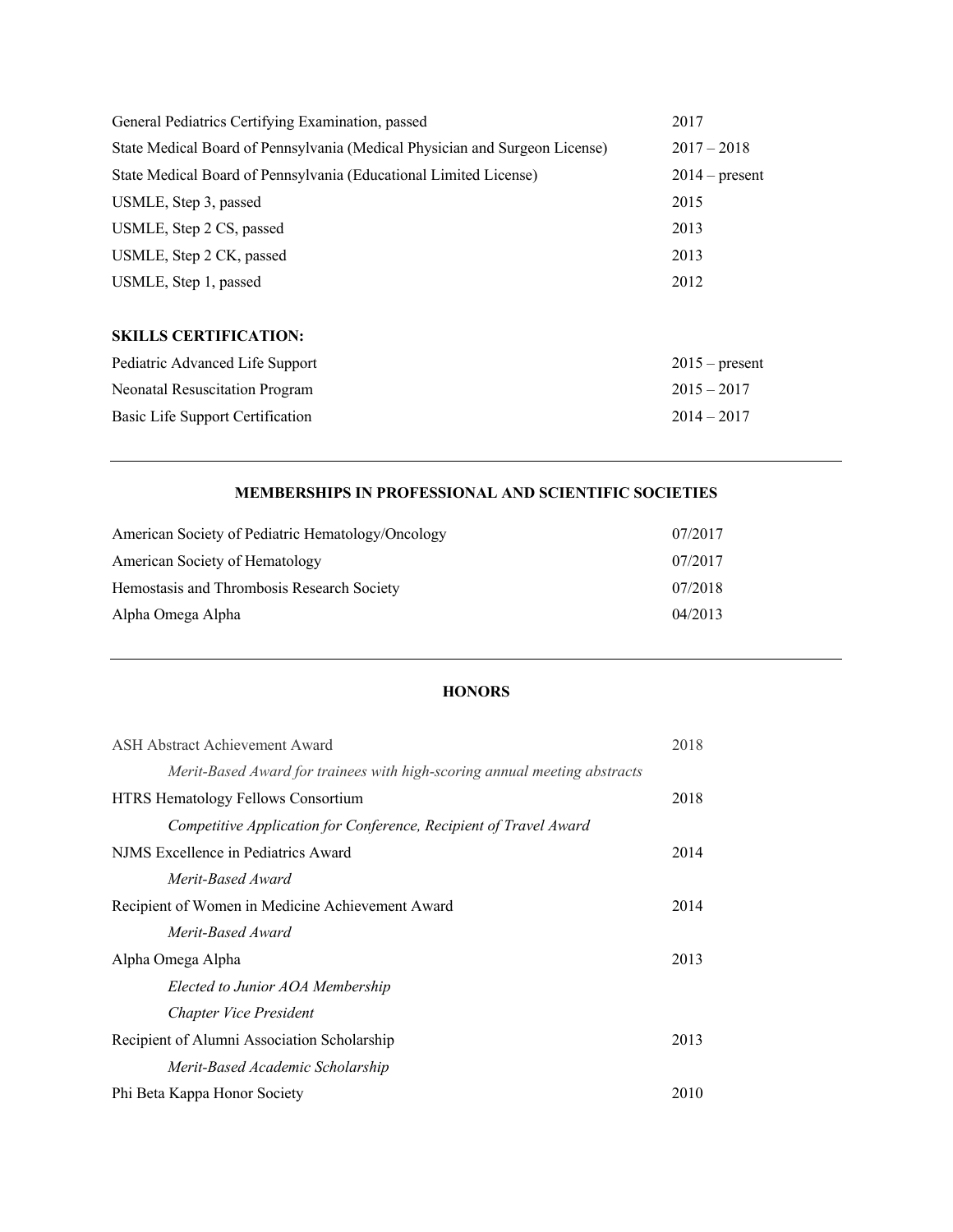#### **PUBLICATIONS**

#### **PEER-REVIEWED PUBLICATIONS:**

- 1. Close AG, Sequeira GM, Montano, GT, Alessi LJ, **McCormick MC**, Cooper JD, Eperly RA & Zuckerbraun NS. Improving the Evaluation and Management of Abnormal Uterine Bleeding in Adolescent Females Presenting for Emergency Care. *Journal of Pediatric and Adolescent Gynecology*. 2018; epub ahead of print.
- 2. **McCormick MC**, Siripong N & Cooper JD. Desmopressin Stimulation Testing: Response to Intravenous and Intranasal Forms. *Haemophilia.* 2018; 24(4): e194-e198.
- 3. Altschuler EL, Kim HJ, Huang AE, Hon AJ, **McCormick MC** & Roncato S. Not physically present contours can yield illusory motion. *Perception.* 2013; 42(10): 1051-1062.
- 4. **McCormick MC**, Hon AJ, Huang AE, & Altschuler EL. Contrast polarity preservation's role in perception: explained and unexplained stimuli. *Perception*. 2012; 41(1): 12-25.
- 5. Huang AE, Hon AJ, Li X, **McCormick MC**, Patel D, Chubb C & Altschuler EL. Koffka's effect is mediated by figure thickness at the joining region. *Perception*. 2011; 40(9): 1137-1141.

## **POSTER PRESENTATIONS:**

1. "Epidemiology and Outcome of TRALI and TACO in the Pediatric Population: A Multi-Institutional Review." **M McCormick**, J Zullo, R Kalpatthi. American Society of Hematology Meeting 12/2018, San Diego, CA; poster presentation

*Recipient of ASH Abstract Achievement Award*

- 2. "Improving the Evaluation and Management of Abnormal Uterine Bleeding in Adolescents Presenting for Emergency Care." A Close, G Sequeira, G Montano, L Alessi, **M McCormick**, J Cooper, R Epperly, N Zuckerbraun. American Society of Pediatric Hematology Oncology Meeting 05/2018, Pittsburgh, PA; poster presentation
- 3. "Improving Management of Newly Diagnosed Infant Portal Vein Thrombosis." D Nolfi-Donegan, K Stanley, A Close, L Maurer, E Braverman, **M McCormick**, AK Ritchey. National Healthcare Quality Week and Infection Prevention Week 10/2017, Pittsburgh, PA; poster presentation
- 4. "Response to Intranasal versus Intravenous Desmopressin for DDAVP Challenge Testing." **M McCormick**, J Cooper. Children's Hospital of Pittsburgh Resident Research Week 05/2017, Pittsburgh, PA; poster presentation
- 5. "Checkerboards as a "Rosetta Stone" to the brain's rules to figure perception and interpolation." EL Altschuler, H Kim, AE Huang, AJ Hon, **MC McCormick**, S Roncato. Society for Neurosciences Annual Meeting 10/2012, New Orleans, LA; poster presentation
- 6. "High rate of positive urinalysis in syncope patients." K Mamood, D Patel, R Ngurka, **MC McCormick**, SR Scott, EL Altschuler. American College of Emergency Physicians Annual Meeting 10/2012, Denver, CO; poster presentation
- 7. "Contrast polarity preservation's role in perception: explained and unexplained stimuli." **MC McCormick**, AJ Hon, AE Huang, E Seckel, X Li, EL Altschuler. Vision Sciences Society Annual Meeting 05/2012, Naples, Fla; poster presentation.
- 8. "More work performed by draughtsmen." **MC McCormick**, EL Altschuler. NJMS Office of Research and Sponsored Programs Annual Poster Presentation 08/2011, Newark, NJ; poster and oral presentation. *Winner of 2011 ORSP Summer Research Poster Presentation*
- 9. "Isolation of E. Coli K38 ribosomes and tests of activity." **MC McCormick**, E Goldman, W Mandecki. NJMS Office of Research and Sponsored Programs Annual Poster Presentation 8/2009, Newark, NJ; poster and oral presentation.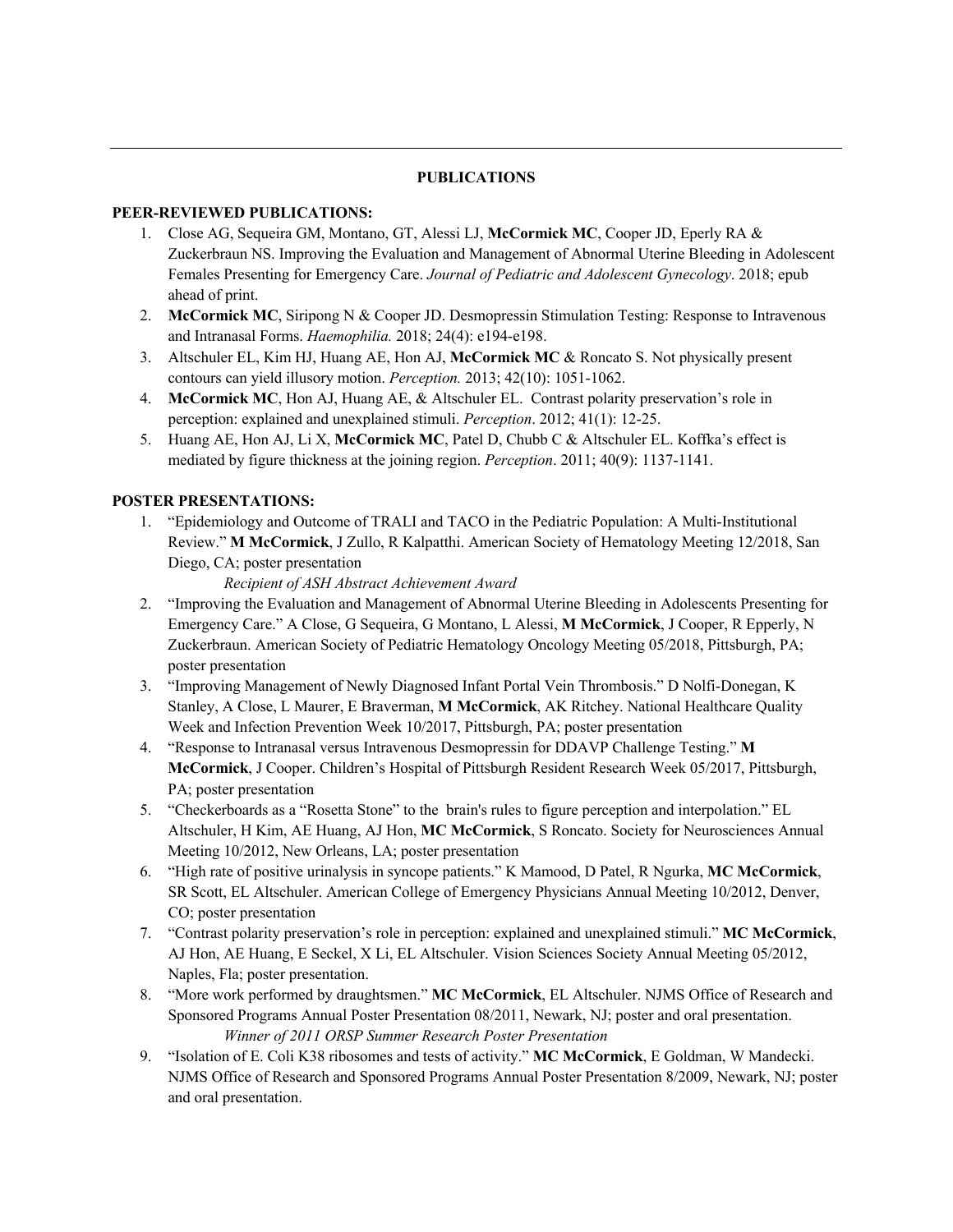## **PROFESSIONAL ACTIVITIES**

| <b>TEACHING:</b>                                                                                                                                    |              |
|-----------------------------------------------------------------------------------------------------------------------------------------------------|--------------|
| 1. Pediatric Hematology-Oncology Fellow Lecture Series                                                                                              | 12/2018      |
| Congenital Hemolytic Anemia                                                                                                                         |              |
| 2. Pediatric Board Review                                                                                                                           | 09/2018      |
| Hematology/Oncology Board Review for Pediatric Residents                                                                                            |              |
| 3. Division Conference                                                                                                                              | 06/2018      |
| Prevention of Bleeding Complications in Oncology Patients                                                                                           |              |
| 4. Pediatric Hematology-Oncology Fellow Lecture Series                                                                                              | 05/2018      |
| Acquired Hemolytic Anemia                                                                                                                           |              |
| 5. Pediatric Board Review                                                                                                                           | 03/2018      |
| Hematology/Oncology Board Review for Pediatric Residents                                                                                            |              |
| 6. Senior Morning Report                                                                                                                            | 04/2017      |
| Case presentation to medical students and pediatric residents with subsequent presentation on case<br>diagnosis of Pseudotumor Cerebri              |              |
| 7. Chairman's Report                                                                                                                                | 12/2016      |
| Case presentation to medical students, pediatric residents and faculty members on an unusual<br>٠<br>presentation of Langerhan's Cell Histiocytosis |              |
| 8. Noon Conference                                                                                                                                  | 05/2017      |
| Presentation on Global Health opportunities within the program                                                                                      |              |
| 9. Morbidity and Mortality Conference                                                                                                               | 05/2017      |
| Case presentation to medical students, pediatric residents and faculty members                                                                      |              |
| <b>CURRENT RESEARCH ACTIVITIES:</b>                                                                                                                 |              |
| 1. Tranexamic Acid to Prevent Bleeding Complications in Pediatric Patients with                                                                     | 2018-Present |
| Hypoproliferative Thrombocytopenia                                                                                                                  |              |
| Dr. Darrell Triulzi, University of Pittsburgh Division of Pathology                                                                                 |              |
| 2. Epidemiology and Outcome of TRALI and TACO in the Pediatric Population                                                                           | 2018-Present |
| Dr. Ram Kalpatthi, Children's Hospital of Pittsburgh Division of Hematology/Oncology                                                                |              |
| 3. Hyperglycemia Requiring Insulin Therapy During Induction for Pediatric ALL<br>And Associations with Morbidity/Mortality                          | 2018-Present |
| Dr. Ram Kalpatthi, Children's Hospital of Pittsburgh Division of Hematology/Oncology                                                                |              |
| Dr. Sripriya Raman, Children's Hospital of Pittsburgh Division of Endocrinology                                                                     |              |
| 4. Risk Factors for Acute Kidney Injury in the Pediatric Patients with Sickle Cell                                                                  | 2018-Present |
| Disease and Impact on Care                                                                                                                          |              |
| Dr. Ram Kalpatthi, Children's Hospital of Pittsburgh Division of Hematology/Oncology                                                                |              |
| HOSPITAL AND PROFESSIONAL COMMITTEES:                                                                                                               |              |
| 1. American Academy of Pediatrics (AAP) Section on Pediatric Trainees (SOPT)                                                                        | 2018         |
| Subspecialty Fellowship Trainee Delegate for Hematology/Oncology                                                                                    |              |
| 2. Unified Fellows Council                                                                                                                          | 2018         |
| Council composed of fellow representatives from pediatric subspecialties at the Children's Hospital<br>$\bullet$<br>of Pittsburgh                   |              |
| 3. MIBG Operations Group - Patient Care Committee                                                                                                   | 2018         |